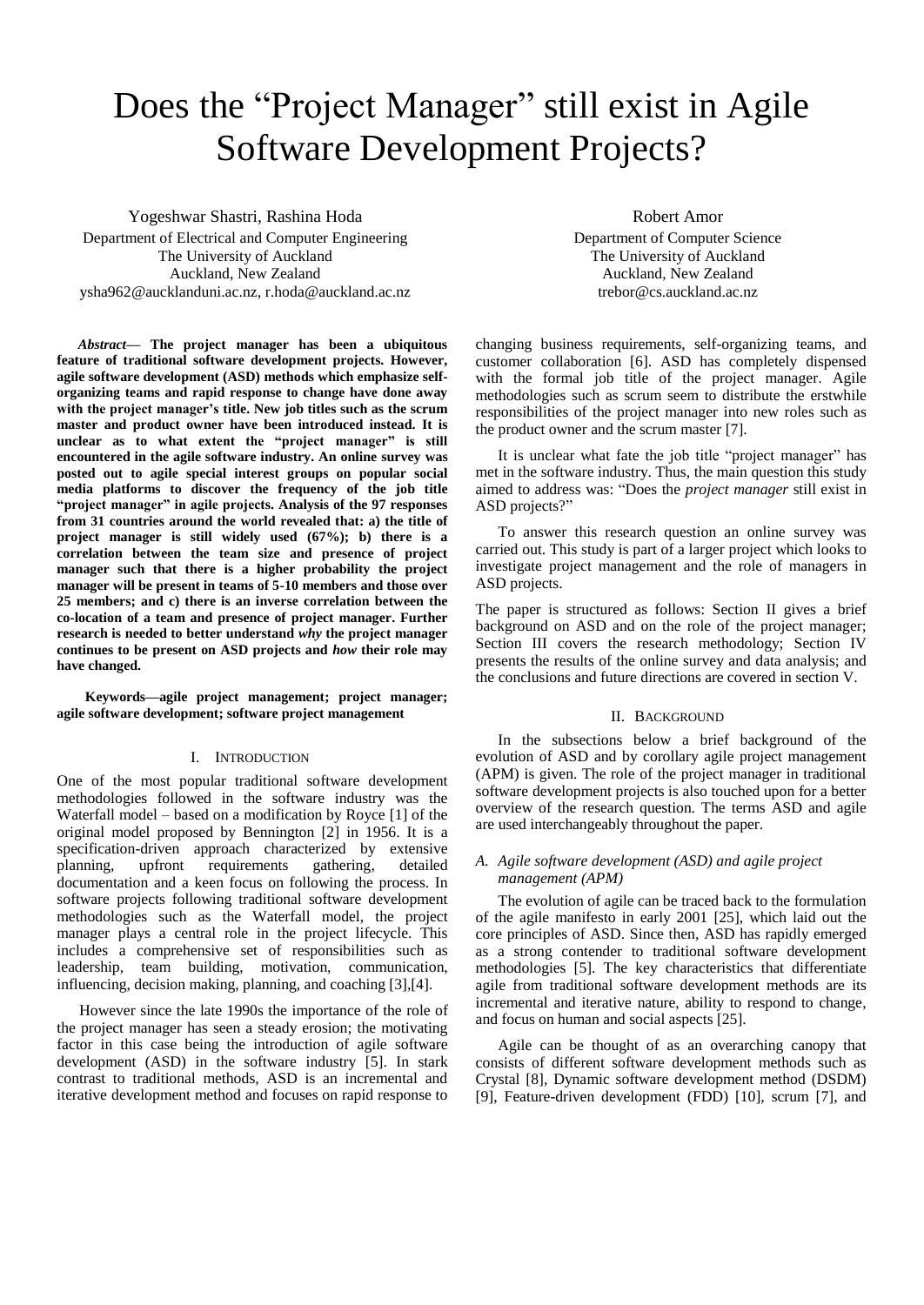eXtreme programming (XP) [11]. The most popular agile method used is scrum or a scrum hybrid with other agile implementations [12]. In the latest state-of-agile industry survey nearly 75% of the respondents indicated that their organization used scrum or a scrum hybrid [12]. More importantly, scrum is primarily focused on software project management, while most other agile methods such as XP focus on development activities [13],[14]. Scrum includes a set of unique project management artifacts and meetings such as user stories, the product backlog, daily scrum, sprint review meeting, and sprint planning meeting [15].

The project management aspect of agile (i.e. agile project management (APM)) has been defined in practitioner literature as, "*the work of energizing, empowering, and enabling project teams to rapidly and reliably deliver business value by engaging customers and continuously learning and adapting to their changing needs and environments*" [21,page 23]. One of the main aspects that differentiates APM and traditional project management methods is the balance and distribution of decision making authority between the team and the manager. In APM, teams have high autonomy and are meant to be *selforganizing* i.e. where team members "*enjoy high levels of autonomy, commit to, select, and accomplish their own tasks, to organize themselves*" [17, page 246].

# *B. Who is The Project Manager?*

One of the earliest definition of the project manager was envisioned as someone who manages a team of professionals, whose job is finite in duration, who recruits the project team, conducts project planning and is able to "sell" the project to stakeholders [18]. The project management book of knowledge (PMBOK), which is one of the most widely accepted compendiums of project management practices, has defined the project manager as "*the person assigned by the performing organization to lead the team that is responsible for achieving the project objectives*" [3, page 16]. The role and responsibilities of the project manager cover a variety of areas such as leadership, team building, motivation, communication, influencing, decision making, political and cultural awareness, negotiation, trust building, conflict management, planning, effective supervision, budgeting, and coaching [3],[4]. The project manager has also been categorized as a "skilled technician" i.e. a person whose role primarily centers on controlling time, cost and the scope of the project [19].

# *C. The Software Project Manager*

In traditional software development methodologies such as the Waterfall model [1], [20], the project manager has considerable control and authority over the project team [5],[22]. The nature of tasks and responsibilities of the *software* project manager are very similar to those specified in project management literature [3],[4]. The Waterfall approach has been held responsible for the development of a centralized hierarchy within the project [16]. This centralized nature of decision making sits uneasily with software development which is characterized by a fluid environment [23].

# *D. Quo Vadis Project Manager ?*

In ASD methods such as scrum and XP, the job title of the project manager has been eliminated [24]. Scrum innovated two new roles, namely that of the product owner and the scrum master [7],[24]. The product owner represents the customer and guides the team to work towards the customer"s requirements and is responsible for prioritizing the product features [7], [26]. The scrum master facilitates the team's functioning and removes obstacles to the delivery of the product [16].

XP has a different set of roles such as the coach, consultant, tracker, programmer, customer, tester, and the big boss [11]. From these roles, the role of the "coach" has some similarities in terms of its responsibilities with the traditional definition of the project manager's role [1],[11]. The responsibilities of the coach include ownership of the process, providing the team with guidance and learning from other XP teams [11].

Thus as per theory both XP and scrum have done away with the job title of project manager. It was important to empirically investigate whether there was a convergence or a gap between what the theory recommended (i.e. no project manager in ASD) to what exists in practice.

#### III. RESEARCH METHODOLOGY

To answer the overarching question "does the project manager exist in ASD projects", the research instrument used was an online questionnaire survey created using Google forms and posted in special interest groups (SIG) on popular social media platforms such as agile groups on LinkedIn (e.g. agile and lean software development forum, agile coaching forum, agile project management.) The survey form and questions were designed and refined through discussions between all three researchers to be clear to understand and avoid ambiguity. The questionnaire was left open for submissions for seven months and elicited 97 unique responses from software professionals all over the world.

The questionnaire was divided into two sections: a) demographic information and b) project specific information. The latter section was used to gather information relevant to the study"s aim. The questions used to gather the demographic data were:

- Please enter your country of residence.
- What sector is the current project in?
- Please select your age bracket.
- What is your total work experience in the software industry? (in years)
- What would be the approximate number of years you have worked on agile projects?
- What would be the approximate number of years you have worked on traditional projects?

In addition to demographic questions the questions directly linked to the aims of the study included:

• What is your current job title?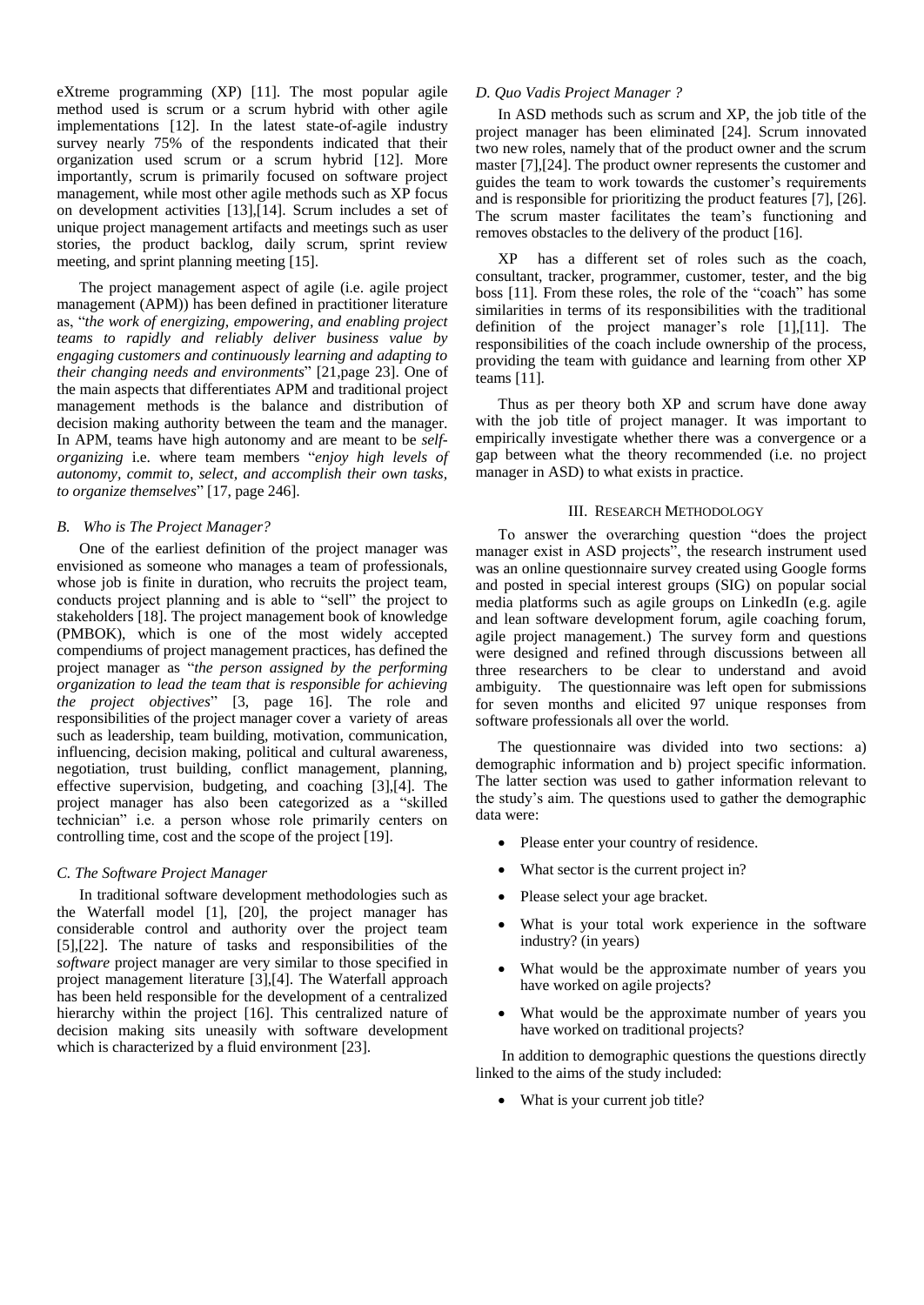- What is the software development method used in your current project?
- What is the number of team members on the project?
- Is there a project manager in your project team?
- If there is no project manager, who is responsible for managing the team?
- Is the project team co-located or is it distributed?

Some questions had a list of responses to select from, for example: age range could be selected from 20-30,30-40,40- 50,50-60 and over 60.Others were open-ended questions to allow for a range of answers, for example: the job title was a free text field, keeping in mind the diversity of job titles in the industry. The question used to assess the frequency of the project manager role was "is there a project manager in your team?" – a closed question, whose results are presented in Fig. 8. The following section presents the results of the analysis of the demographic and project specific information.

#### IV. RESULTS

The results of the survey have been presented in two sections: section A deals with the demographic information and section B presents the results of the data analysis. To put the results into perspective, where possible, our results have been compared with those reported by the VersionOne survey [12]. The VersionOne survey is an annual industry wide survey which gathers data on the use of agile. Where corresponding data has been found in the VersionOne report [12] it has been presented in the sub sections below.

#### *A. Demographic Information*



Fig. 1. Distribution of respondents by country (CA=Canada, DE=Germany, GB= United Kingdom, IN=India, NL=Netherlands).

The survey attracted 97 software practitioners from 31 countries across the globe. As shown in Fig.1, the highest number of respondents from a single country, 29% (N=28), were from the USA. India was the next highest contributor with 13% ( $N=13$ ) of the respondents, which was followed by the Netherlands with 5% (N=5). Canada, Germany and United Kingdom, each accounted for 4% of the respondents. The

countries which had between one to four respondents have been grouped in the category "other" and this grouping had 25 countries which included Sweden, New Zealand, Australia, Russia, Romania and Mexico amongst others.

In terms of the project sector or domain of the participants (see Fig.2), about 17% of respondents were from the finance and banking services sector  $(N=16)$ . Information technology fielded 15% (N=14), 13% were from healthcare (N=12), 7% from telecommunications ( $N=7$ ), and 6% ( $N=6$ ) from software. The remaining 37% of the respondents came from a variety of backgrounds such as retail, entertainment, education etc. They have been grouped into the category of "other" for analysis purposes.

# Distribution of respondents by project sector



Fig. 2. Distribution of respondents by project sector (F&B=Finance and banking, H=Healthcare, IT=Information Technology, NS=Not Specified, S=Software, T=Telecommunications).

In terms of total work experience (see Fig.3), 44% (N=43) of the respondents had between 10-20 years of total work experience, 33% (N=32) had more than 20, 12% (N=12) had between 5 to 10 years, and 10% ( $N=10$ ) had less than 5 years of total work experience.



**Total Work Experience** 

Fig. 3. Total work experience of the respondents.

The data for work experience of participants on agile projects is shown in Fig.4. Around 65% (N=61) of the respondents had less than 5 years' experience of working on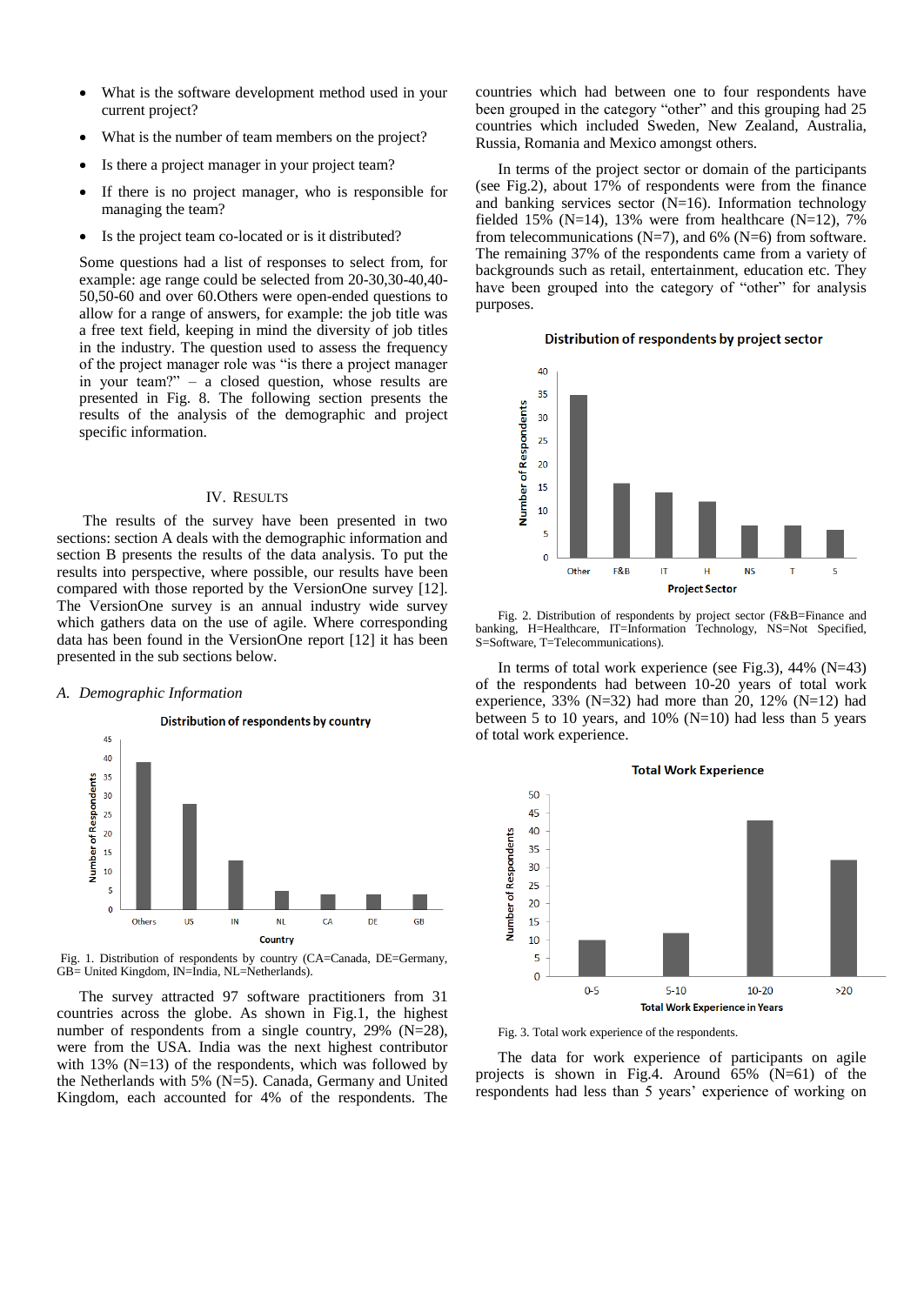Agile projects, 29% (N=27) respondents had between 5 to 10 years' experience, 4% (N=4) had between 11 to 15 years' experience,  $4\%$  (N=4) had between 16 to 20 years' experience, and  $1\%$  (N=1) had over 20 years' experience. This is in line with the fact that in the last ten years the adoption of Agile has rapidly picked up pace. In the latest VersionOne report on the state of agile [12] involving 3880 respondents, nearly 33% of the respondents indicated that they had more than 5 years of experience in agile [12], which is comparable to the same in our smaller sample. This is a jump of nearly 4% over the previous report VersionOne which was released in 2015 [12].



Fig. 4. Work experience of respondents on agile projects.

The work experience data of respondents on traditional projects is shown in Fig. 5. Around 30% (N=71) of the participants had less than 5 years' experience of working on traditional projects,  $29\%$  (N=27) had between 6 to 10 years experience,  $26 \frac{6}{1}$  N=24) had between 11 to 15 years' experience,  $11\%$  (N=10) had between 16 to 20 years' experience,  $4\%$  (N=4) had between 21 to 25 years' experience and 4% (N=4) had over 25 years' experience. Only 24% of the participants ( $N=23$ ) had over 25 years' experience of working in traditional software development projects.



Fig. 5. Work experience of the respondents on traditional projects.

The question on team size yielded interesting data (see Fig.6), which has been analyzed further in sub-section B. A

team size of 5-10 people was most common with 39% (N=36) of the respondents reporting this team size. 23%  $(N=22)$ reported a team size of between 10 to 15 members. 15%  $(N=15)$  had greater than 25 team members, 13%  $(N=13)$  had between 0 to 5 members, 5% (N=5) between 20 to 25 members and 4% (N=4) between 15 to 20 members.



Fig. 6. Frequency of team size.

Around 24% (N=23) of the respondents identified themselves as "project managers" (see Fig.7). This result tallies with the VersionOne report where 24% of respondents were project managers [12]. Around 11% (N=12) were scrum masters, and 4% (N=4) were agile coaches. The remaining 60% (N=58) comprised of a variety of job titles such as chief executive officer (CEO), product owners (PO), quality analysts (QA) etc.



Fig. 7. Job title of respondents.

#### *B. Project Related Information*

This subsection presents information gathered from the survey that was specific to the use of ASD by the respondents. This includes data on the type of agile method used on the respondent"s current project, the presence or absence of the job title project manager and the location of the team.

As can be seen in Fig.8, around  $67\%$  (N=65) of the respondents indicated that there was a project manager present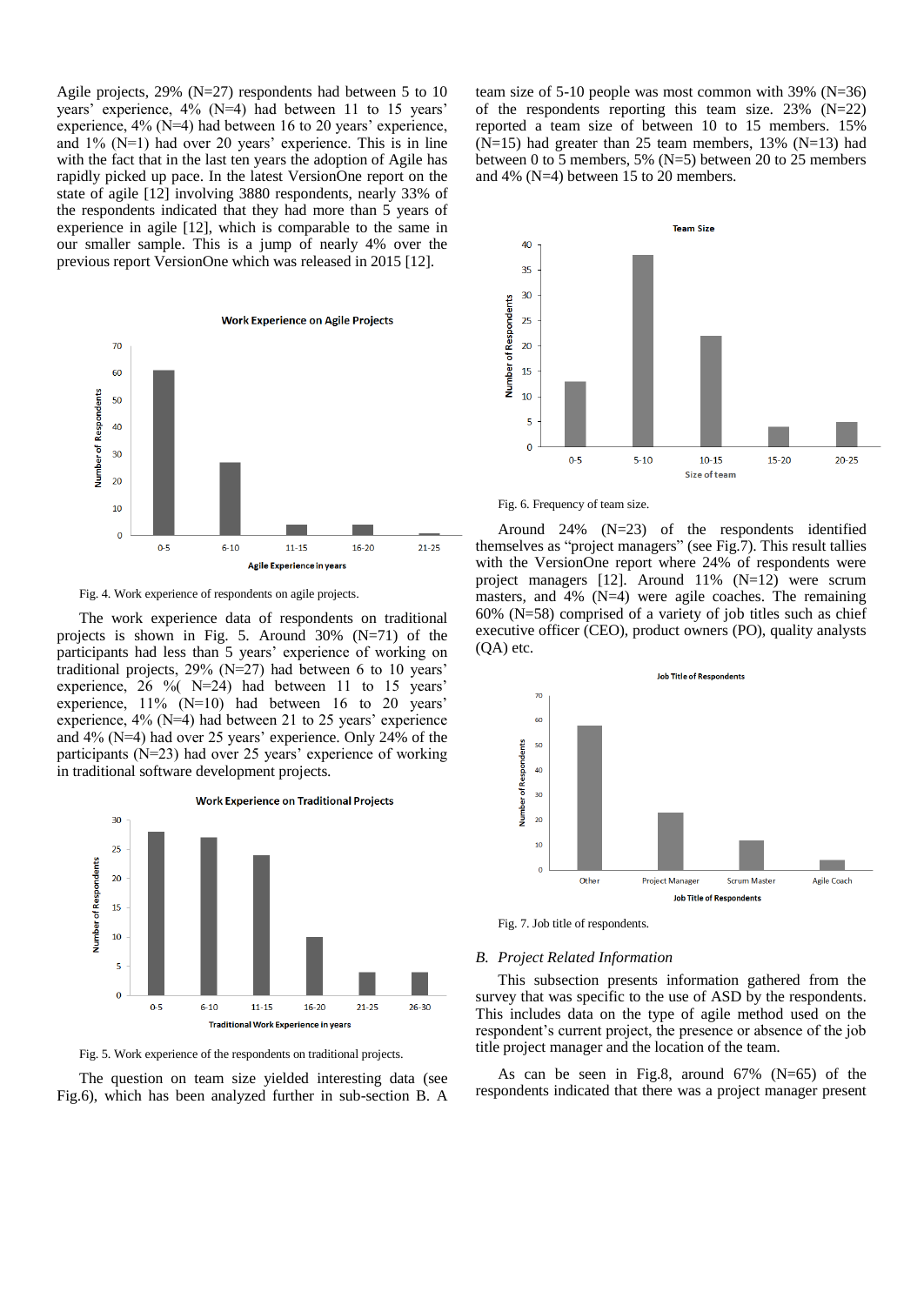on the agile project, while 33% (N=32) indicated that there was no project manager present.



Fig. 8. Does the project have a project manager?

In terms of the location of the team (see Fig.9), around 55% (N=53) of the respondents indicated that the project teams were distributed, while 45% (N=44) indicated that their project teams were co-located.



Fig. 9. Co-location vs distribution of team.

For purposes of clarity the agile methods used by the respondents have been classified as: a) Standalone, b) A hybrid of scrum with one other method, and c) A hybrid of scrum with multiple methods. All percentages given in table I-V are absolute percentages from a respondent size of 97.

TABLE I. AGILE METHODS USED BY RESPONDENTS

| <b>Agile Method</b>        | <b>Usage by Respondents</b> |
|----------------------------|-----------------------------|
| Standalone                 | .58%                        |
| Hybrid                     | 19%                         |
| Hybrid of multiple methods | 23%                         |

As can be seen from table 1, around 58% of the respondents were using standalone agile methods such as scrum, XP etc. Around 19% were hybrids of scrum with one other method and 23% were hybrids of scrum with multiple methods. All the

percentage values have been rounded up to the nearest whole number.

TABLE II. STANDALONE AGILE METHODS

| <b>Agile Method</b>              | <b>Usage by Respondents</b> |
|----------------------------------|-----------------------------|
| Scrum                            | 49%                         |
| Kanban                           | 2%                          |
| Agile SDLC                       | 1%                          |
| Feature Driven Development (FDD) | 1%                          |
| Hybrid Agile/Waterfall           | 1%                          |
| Podio                            | 1%                          |
| <b>XP</b>                        | $1\%$                       |
| <b>DSDM</b>                      | $1\%$                       |
| Not Specified                    | 2%                          |

Table II presents a further breakup of the standalone agile methods. The percentages are absolute percentages. The most widely used agile method was scrum, with 49% (N=48) of respondents indicating that their project used scrum. The next popular standalone method was Kanban, with 2% (N=2) respondents. Other methods such as Feature Driven Development (FDD) and eXtreme programming (XP) were used by a minority of the respondents in their current projects.

TABLE III. DUAL HYBRIDS

| Agile Method*     | <b>Usage by Respondents</b> |
|-------------------|-----------------------------|
| Scrum & Kanban    | 8%                          |
| $Scmm \& FDD$     | 5%                          |
| Scrum & Waterfall | 3%                          |
| $Scmm \& ASD$     | 1%                          |
| Scrum $&$ XP      | 1%                          |

\*FDD= Feature Driven Development; ASD = Agile Software Development; XP= eXtreme Programming.

Table III shows the breakup of hybrids of scrum with another method (termed dual hybrids). The scrum and kanban combination led the pack with 8% (N=8), closely followed by scrum and FDD with 5% ( $N=5$ ). Interestingly, 3% ( $N=3$ ) respondents indicated that scrum was also used in conjunction with waterfall methods.

TABLE IV. MULTIPLE HYBRIDS OF SCRUM

| <b>Agile Method</b>               | <b>Usage by Respondents</b> |
|-----------------------------------|-----------------------------|
| Scrum-Kanban-XP                   | 4%                          |
| Scrum-Kanban-Waterfall            | 4%                          |
| Scrum-XP-Waterfall                | 2%                          |
| Scrum-Kanban-XP-FDD-ASD-Waterfall | 1%                          |
| Scrum-Kanban-FDD                  | 1%                          |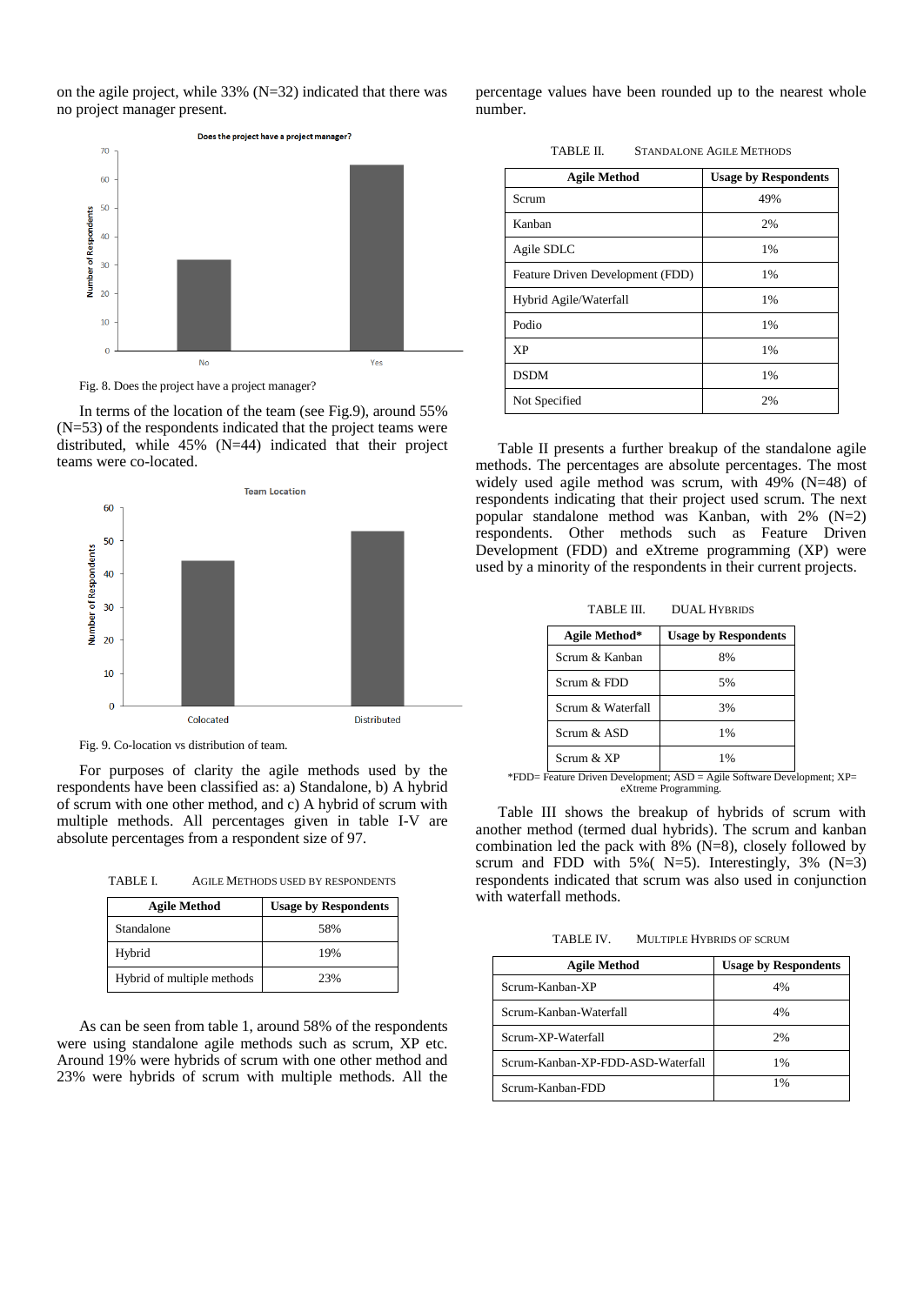| <b>Agile Method</b>           | <b>Usage by Respondents</b> |
|-------------------------------|-----------------------------|
| Scrum-Kanban-XP-FDD-Waterfall | 1%                          |
| Scrum-Kanban-DSDM             | $1\%$                       |
| Scrum-Kanban-XP-ASD           | $1\%$                       |
| Scrum-Kanban-XP-SAFe          | $1\%$                       |
| Scrum-Kanban-FDD-SAFe         | $1\%$                       |
| Scrum-Waterfall-RUP           | $1\%$                       |
| Scrum-FDD-Waterfall           | $1\%$                       |
| Scrum-FDD-Rapid prototyping   | $1\%$                       |
| Scrum-XP-TDD                  | $1\%$                       |
| Scrum-Waterfall-Chaos         | 1%                          |

As can be seen from Table IV, the most popular combinations of agile implementations usually included scrum and kanban. These cumulatively accounted for nearly 15% (N=15) of the responses received.

Table V presents a comparison of agile methods reported in our survey with the data reported by the 2016 VersionOne survey [12]. In terms of standalone methods the percentages for scrum usage are very close (49% in this study and 58% in VersionOne). For some methods there was wide variance in percentages as reported by our survey and by VersionOne, e.g. scrum/XP hybrid and multiple hybrids with scrum. One possible reason could be the larger sample size (N=3880) of the VersionOne survey.

TABLE V. COMPARISON WITH VERSIONONE REPORT

| <b>Agile Method</b>                        | Study<br><b>Results</b> | <b>VersionOne</b> |
|--------------------------------------------|-------------------------|-------------------|
| Scrum                                      | 49%                     | 58%               |
| Scrumban<br>(Scrum<br>and<br>Kanban hyrid) | 8%                      | 7%                |
| Scrum and FDD hybrid                       | 5%                      | $NMD*$            |
| Scrum and Waterfall                        | 3%                      | <b>NMD</b>        |
| Scrum/XP Hybrid                            | 1%                      | 10%               |
| Scrum and ASD                              | 1%                      | <b>NMD</b>        |
| Kanhan                                     | 2%                      | 5%                |
| driven<br>Feature<br>development (FDD)     | 1%                      | $1\%$             |
| <b>DSDM</b>                                | 0%                      | $1\%$             |
| <b>XP</b>                                  | 1%                      | $1\%$             |
| Lean Development                           | <b>NMD</b>              | 2%                |
| Iterative development                      | <b>NMD</b>              | 3%                |
| Agile Modelling                            | <b>NMD</b>              | $1\%$             |
| Unified Process<br>Agile<br>(AUP)          | <b>NMD</b>              | ${<}1\%$          |
| Agile/SDLC                                 | 2%                      | <b>NMD</b>        |
| Hybrid<br>of<br>multiple<br>methods        | 23%                     | 8%                |

| <b>Agile Method</b> | <b>Study</b><br><b>Results</b> | <b>VersionOne</b> |
|---------------------|--------------------------------|-------------------|
| Other               | $1\%$                          | 3%                |
| Not specified       | 1%                             | 2%                |

\*NMD=No matching data.

### *C. Data Analysis*

On conducting descriptive statistical analysis of the data it was found that there was a relationship between: a) the presence/absence of the project manager and the size of the team; and b) the presence/absence of the project manager and the team being co-located. The analysis was conducted using SPSS v.23, which is a widely used statistical software.

TABLE VI. CROSSTABLUTATION OF RELATION BETWEEN TEAM SIZE AND PRESENCE OF PROJECT MANAGER (PM)

| <b>Team Size</b> | <b>PM</b> present | PM not present |
|------------------|-------------------|----------------|
| $0 - 5$          | $8(12.3\%)$       | $5(15.6\%)$    |
| $5-10$           | 21(32.3%)         | 17(53.0%)      |
| $10 - 15$        | 17(26%)           | $5(15.6\%)$    |
| $15-20$          | $3(4.6\%)$        | $1(3.1\%)$     |
| $20 - 25$        | $3(4.6\%)$        | $2(6.3\%)$     |
| $>25$            | 13(20%)           | $2(6.3\%)$     |
| Total            | 65                | 32             |

The results of a cross tabulation analysis between the presence or absence of the project manager and the size of the team are shown in Fig.10 and also in table VI. The percentages are relative to each sub-category. The project manager was present in a majority of respondents (53%) who reported team sizes of 5-10 members. Additionally team sizes of 10-15 members (26%) and over 25 members (20%) also exhibited a higher frequency of the project manager being extant on the project. The team sizes which exhibited a lower existence of the project manager's role were those between 0-5, 15-20 and 20-25. This suggests that in team sizes of between 5-10 members and over 25 members have coordination and management requirements which are fulfilled by the project manager. The ideal team size recommended by practitioner literature is between 3-9 members [27]. However this is the range for which the project manager was present in the majority of cases.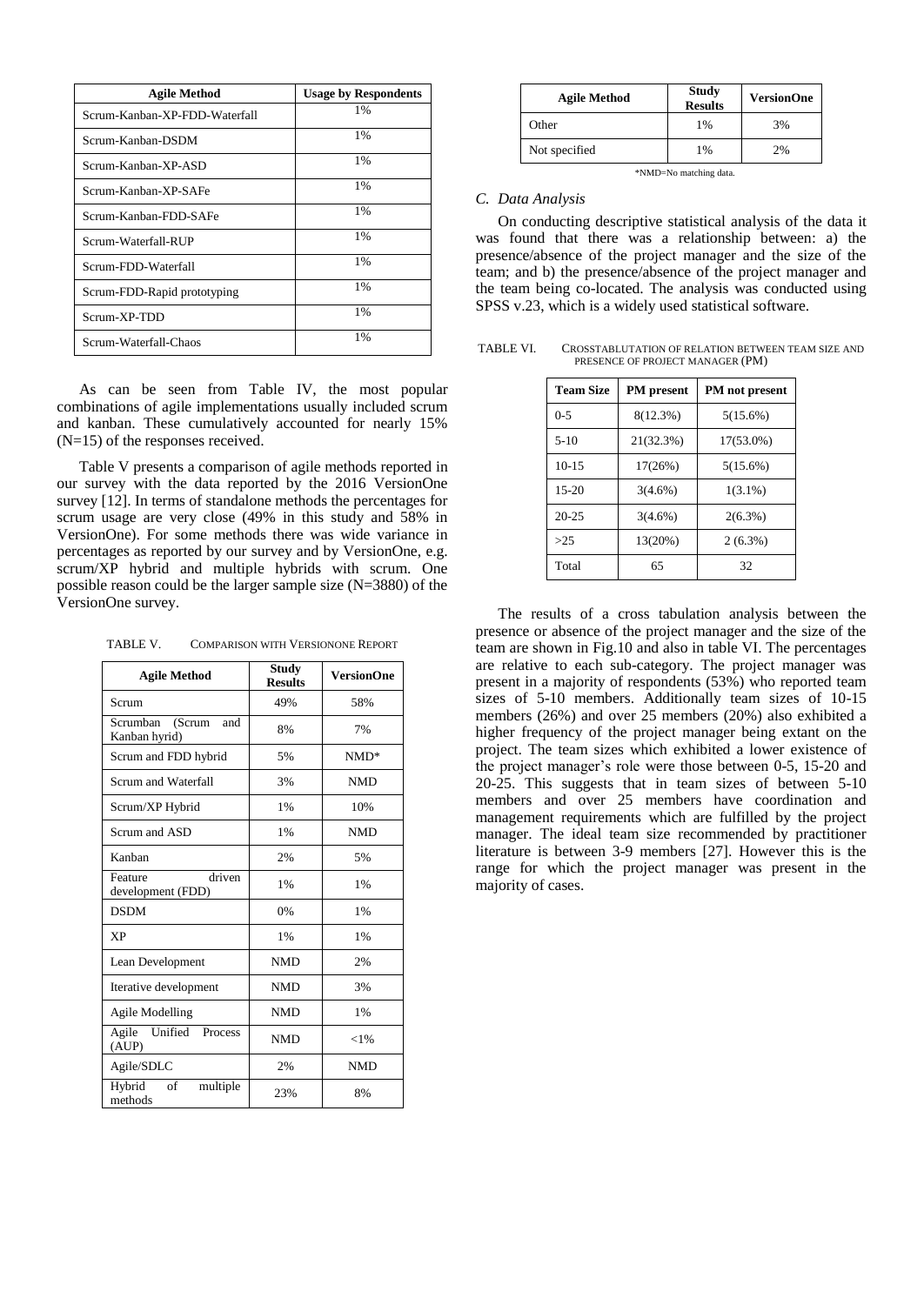Relation between team size and presence of project manage



Fig. 10. Cross tabulation analysis of relation between team size and presence of project manager.

Table VII shows the results of a cross tabulation analysis between the presence and absence of the project manager and whether the team is co-located or distributed. The percentages are relative to their sub categories. In co-located projects the project manager was present in only 40% (N=26) of the responses. However, the project manager was present in 60% (N=39) of the distributed projects. This suggests an inverse relationship between the team co-location and the presence of the project manager i.e. there is a higher chance that a colocated team will not have a project manager, while a distributed team has a higher chance of having a project manager.

TABLE VII. CROSSTABULATION OF RELATION BETWEEN TEAM CO-LOCATION/DISTRIBUTION AND PROJECT MANAGER

| <b>Team</b><br>Location | PM is present | <b>PM</b> not<br>present |
|-------------------------|---------------|--------------------------|
| Colocated               | 26(40%)       | $18(56.2\%)$             |
| Distributed             | 39(60%)       | 14(43.6%)                |
| Total                   | 65            | 32                       |

#### V. DISCUSSION AND CONCLUSION

In this paper we have presented the results of an online survey conducted to uncover the frequency of the job title "project manager" in agile software development projects. The survey elicited responses from 97 software practitioners in 31 countries. The main results of the survey are as follows:

- The job title "project manager" was present in nearly 67% of the respondent's projects.
- It was discovered that there was a strong correlation between the size of the team and the presence of the project manager. There was a higher chance of the project manager being present in a team size of 5-10 members. In team sizes of less than 5 members there was less chance of the project manager being present. This contrasts with published practitioner literature

which specifies the ideal team size of scrum as between 3 to 9 members [26], [27]. Additionally, published practitioner literature clearly specifies that the role of the project manager should not exist in scrum projects [27]. However, in several empirical studies which reported team sizes of between 3 to 10 members, the role of the project manager was very much in existence [32],[33], [34],[35],[36]. One of the reasons for this observation may be that many organizations implement agile methods at the team level while above the team level the traditional project management methodologies are in operation. Empirical studies on team sizes of greater than 20 members have recorded the existence of a project manager [28], [29], [30], [31]. In a study by Martin et al [30] on a team involving 20 members the project manager facilitated the teams functioning by encouraging the involvement of specialists in the project. These findings are supported by the results of this survey as team sizes of over 25 members were found to have the project manager present in the majority of cases. Based on our ongoing research, a possible explanation is that the large teams (>25) are actually aggregations of smaller teams of between 5-7 members. This suggests that large teams have more management and coordination needs and would also explain the presence of the project manager to carry out that task.

- Another interesting result was the relationship between the team co-location (and distribution) and the presence of the project manager. A majority of the distributed teams had a project manager. This finding suggests that coordinating distributed teams in some cases requires a specialized role, which is likely performed by the project manager. Our findings are corroborated by several prior studies where the project manager was found to be managing distributed teams [37], [38], [39], [40] and the role essentially involved coordinating and facilitating their functioning.
- Scrum was by far the most commonly used standalone method (49%). Additionally, scrum was the common denominator in nearly all hybrid methods. This finding compares well with the industry survey where 58% of the respondents used scrum [12].

We set out to answer the question "Does the *project manager* still exist in ASD projects?" The findings of our online survey suggest that the job title of the project manager is still extant in agile projects. We also presented the co-relations between the presence of the project manager and the team size; and between the former and the co-location/distribution of the team. Having established the presence of the project manager title on ASD projects, a number of questions remain unanswered including: why does the project manager exist on ASD projects despite the foundations of ASD doing away with the role? What project management activities are conducted as